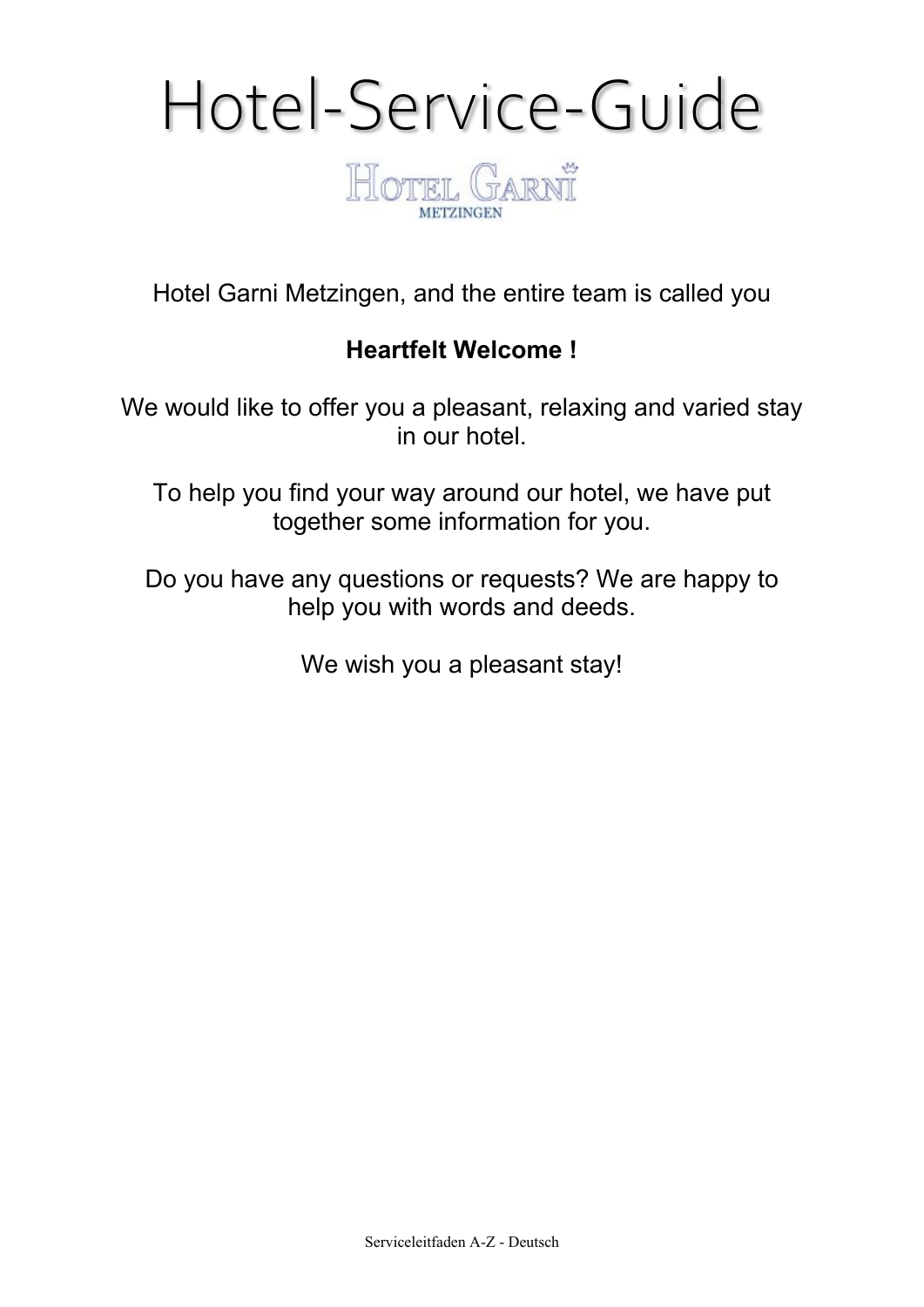# **Gästeinformation**



# **Check-out**

On the day of departure, we ask you to vacate the room by 11:00 a.m. and hand in the room key at reception. Thanks very much.

#### **ADAPTER/ELECTRICAL CONNECTIONS**

All sockets are equipped with 230 V/50 Hz. Electricity and telephone adapters are available from reception.

#### **Allergy Sufferers**

Please let reception know if you need special beds and linens or are dependent on certain foods.

# **BATHROBE AND SLIPPER**

We will be happy to bring a bathrobe and slippers to your room. Please contact our reception by phone at 100.

#### **Duvet**

In the closet you will find a . If you would like an additional duvet free of charge, please inform our reception by telephone on 100.

#### **Please do not disturb**

Please hang the sign provided for this purpose on the outside door if you do not want the room to be cleaned yet or if you do not wish to be disturbed.

#### **Ironing board and iron**

Please report to reception.

# **Possibility of printing on request Private and secure**

If you want to print, fax, copy or scan something, please contact the reception.

#### **Express-Check-out**

With us you can digitally check in and out at our terminal day and night without waiting - without an additional app!

#### **Money and valuables**

For insurance reasons, we ask that you do not leave any valuables, jewelery or sums of money in your room or vehicle. We cannot be held responsible for lost valuables in your room. Please use the  $\rightarrow$  safe in the room or deposit your valuables in the safe at the reception.

#### **Luggage service**

We would be happy to transport your luggage to your room or back to the car. Please speak to our reception. Of course you can still lock your luggage in our luggage room after check-out.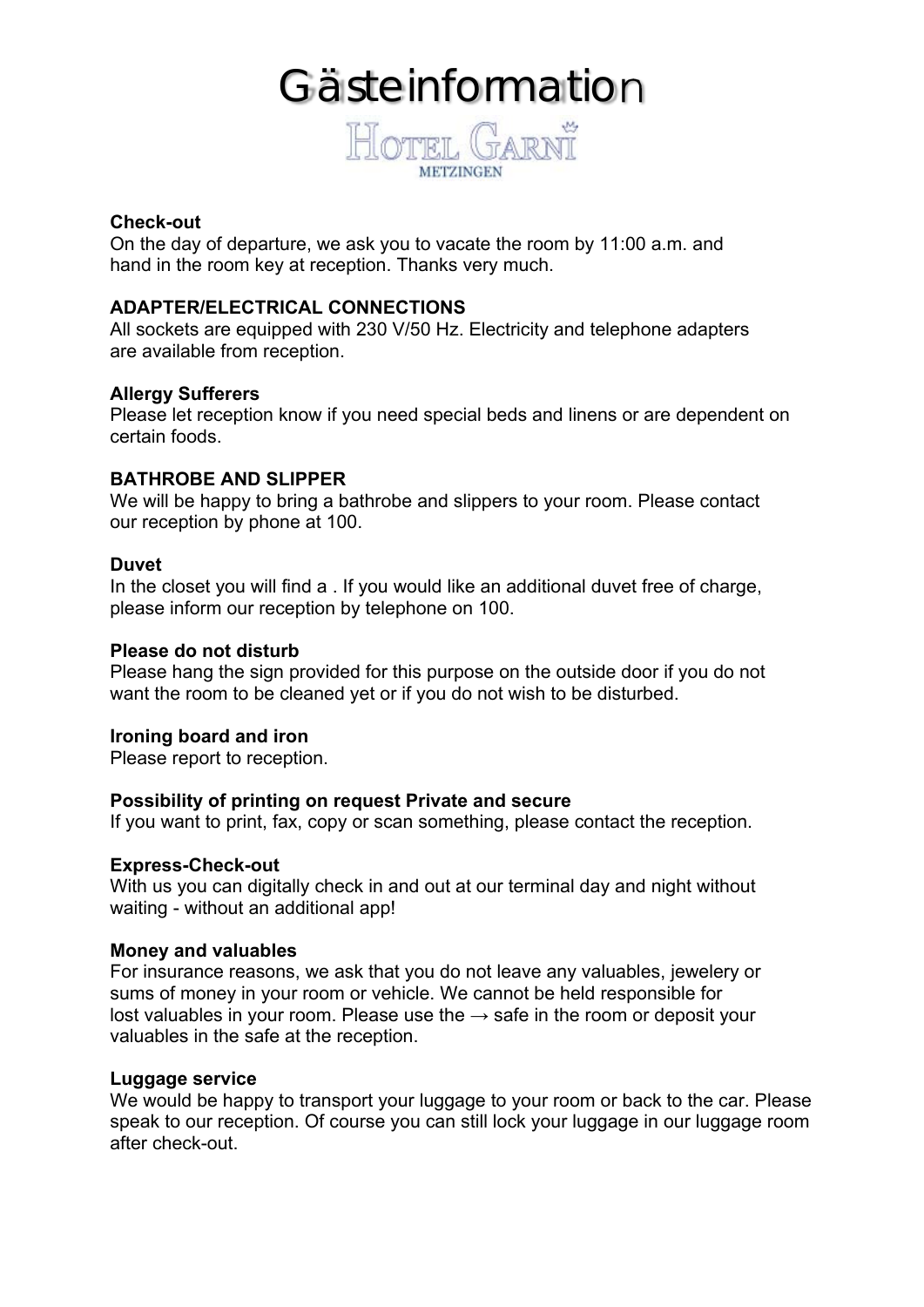# Gästeinformation



### **Hygiene products**

Have you forgotten your comb, toothbrush, razor or other hygiene items? We have a small selection ready for you at reception.

#### **International socket adapter on request**

Receive at our reception.

#### **Internet**

With us you can use our LAN and WLAN everywhere free of charge. The access code is already stored in each room. You are also welcome to borrow Internet devices for your room.

#### **Pillow pillow selection**

Would you like an extra pillow? Or need one (side sleeper pillow, cherry stone pillow, spelled pillow) Please let reception know.

#### **Sew**

utton off? - You will receive a sewing kit at the reception. We do small repairs immediately. We are happy to leave larger repairs in the hands of professionals.

### **Roomservice**

Our room service is available from 2:00 p.m. to 9:00 p.m. Various cold and hot drinks as well as a selection of dishes can be found on the room service menu.

#### **Shoe shine Machine**

You can use the shoe shine machine on the 1st or 2nd floor. If you need shoeshine material or a place to put your hiking shoes, please let us know what you need.

# **Shoe shine Service**

If you need a special cleaning of your shoes, please contact our reception by phone at 100.

# **Washing and ironing of guest laundry**

There is a laundry bag in your closet. Please fill out the attached list carefully and hand it in with the laundry at the reception. Return time is by arrangement.

# **Dry cleaning/dry cleaning or laundry and ironing service**

There is a laundry bag in your closet. Please fill out the attached list carefully and hand it in with the laundry at the reception. Please refer to the list for prices. If you leave your laundry at the reception by 09:00 on weekdays, you will get them back the same day. On weekends and public holidays on request. We also offer dry cleaning. The hotel is not responsible for shrinkage, discoloration or lack of color fastness of the items.

# **Linen change**

Daily change of towels? Please put the towels on the floor. Daily linen change? Please contact us.